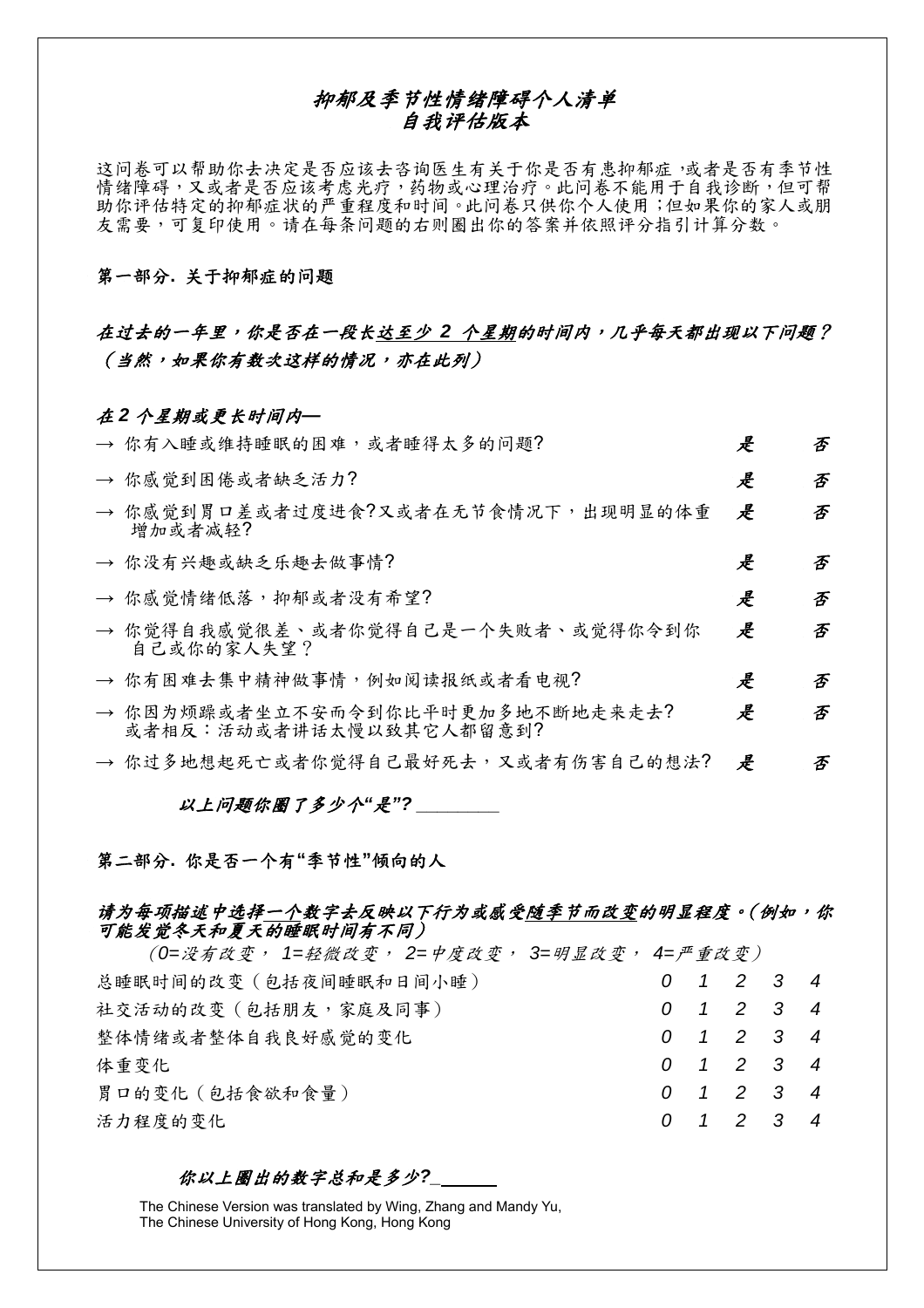第三部分**.** 对你而言,哪一个月的表现最为**"**极端**"**,请在以下行为或感受中圈出最合适的月 份。如果没有特别突出的月份,请圈*"*无*"*。你只需圈出比其它月份出现更为明显变化而且持 续几年的月份。每项描述你可同时选几个月份。

| A 组                                                                | B 组                          |  |  |  |  |  |
|--------------------------------------------------------------------|------------------------------|--|--|--|--|--|
| 我的情绪倾向于最差                                                          | 我的情绪倾向于最好                    |  |  |  |  |  |
| 月份123456789101112无123456789101112无                                 |                              |  |  |  |  |  |
| 我倾向于吃得最多                                                           | 我倾向于吃得最少                     |  |  |  |  |  |
| <b>月份123456789101112</b> 无                                         | 1 2 3 4 5 6 7 8 9 10 11 12 无 |  |  |  |  |  |
| 我的体重倾向增加最多                                                         | 我的体重倾向减少最多                   |  |  |  |  |  |
| <b>月份1 2 3 4 5 6 7 8 9 10 11 12 无</b> 1 2 3 4 5 6 7 8 9 10 11 12 无 |                              |  |  |  |  |  |
| 我倾向于睡得最多                                                           | 我倾向于睡得最少                     |  |  |  |  |  |
| <b>月份123456789101112</b> 无                                         | 1 2 3 4 5 6 7 8 9 10 11 12 无 |  |  |  |  |  |
| 我倾向于最缺乏活力                                                          | 我倾向于最充满活力                    |  |  |  |  |  |
| <i>月份</i> 123456789101112 无                                        | 1 2 3 4 5 6 7 8 9 10 11 12 无 |  |  |  |  |  |
| 我的社交活动倾向于最低水平                                                      | 我的社交活动倾向于最高水平                |  |  |  |  |  |
| <b>月份123456789101112</b> 无                                         | 1 2 3 4 5 6 7 8 9 10 11 12 无 |  |  |  |  |  |

## 对以上的 *A* 组和 *B* 组,你每个月圈的次数是多少*?*

|                        |  |  |  |  | 1 2 3 4 5 6 7 8 9 10 11 12 无 |  |  |
|------------------------|--|--|--|--|------------------------------|--|--|
| $A \nleftrightarrow A$ |  |  |  |  |                              |  |  |
| B 组                    |  |  |  |  |                              |  |  |

## 第 **4** 部分:更多有关在冬季可能发生的症状

## 与一年里的其它时期比较,在冬季的月份里,以下哪些症状(如果有的话)会出现*?*

| 我倾向于睡更长的时间 (包括日间小睡)      | 是 | 否 |
|--------------------------|---|---|
| 我倾向于在早上不愿起床              | 是 | 否 |
| 我倾向于在日间缺乏活力,整天感觉到疲倦      | 是 | 否 |
| 整体而言,我的情绪倾向于在傍晚要比早上差     | 是 | 否 |
| 我倾向于在下午短时期内出现情绪或活力的明显下降  | 是 | 否 |
| 我倾向于对甜食或淀粉质更加有渴求         | 是 | 否 |
| 我倾向于进食更多的甜食或淀粉质,无论我是否有食欲 | 是 | 否 |
| 我倾向于对甜食更有渴求,但大多发生在下午或者傍晚 | 是 | 否 |
| 我倾向于比夏天增加更多的体重           | 是 | 否 |

以上问题你圈了多少个*"*是*"?*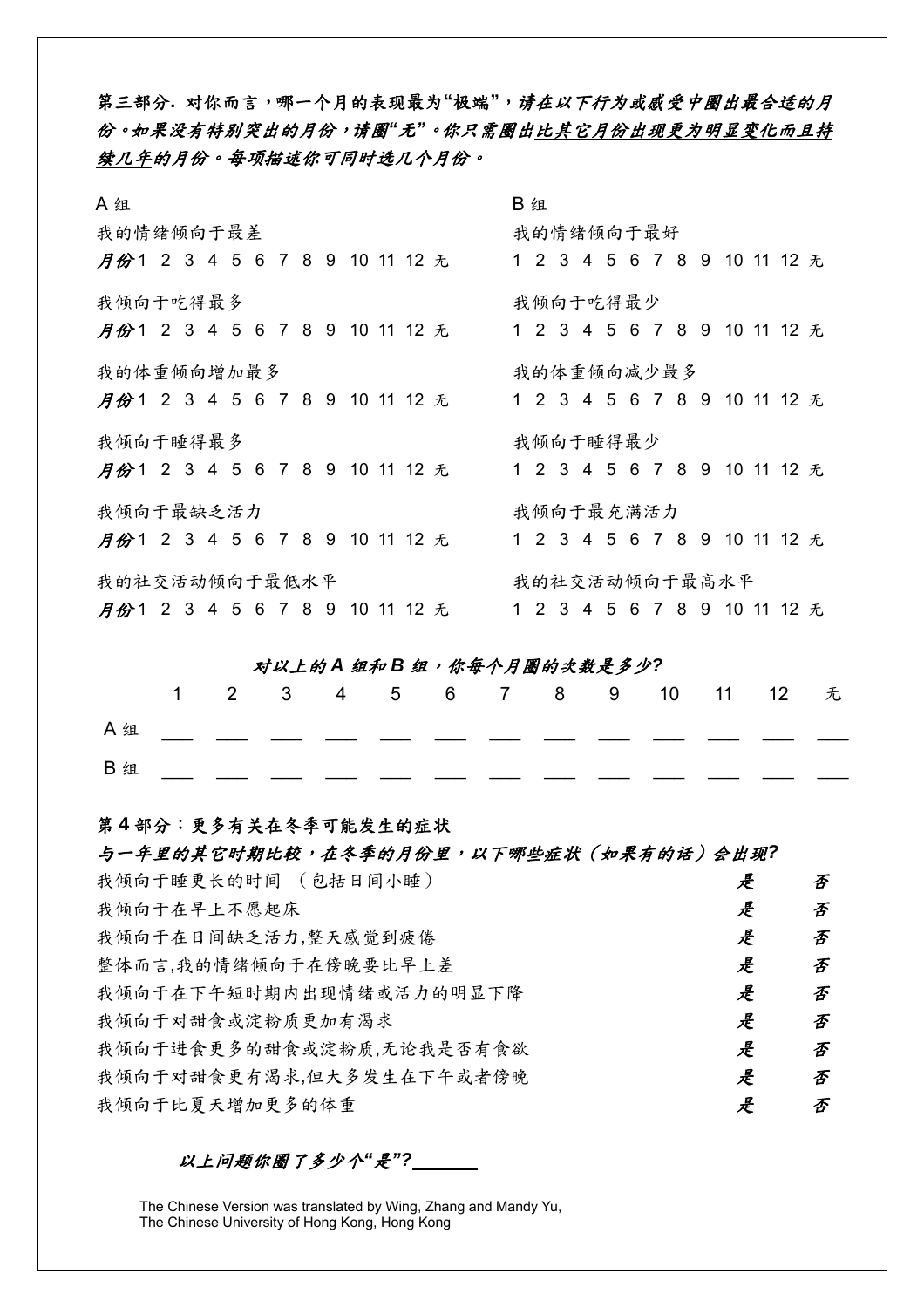# 抑郁及季节性情绪障碍个人清单 自我评估版本

Michael Terman, PhD, and Janet B.W. Williams, DSW *New York State Psychiatric Institute and Department of Psychiatry, Columbia University* 

#### 解释指引

第一部分: 如果你圈了5个或者以上的问题,你很可能患有需要寻求帮助的抑郁症。如果这 些问题令到你觉得困扰或影响你的日常活动,即使你圈了 1 个或者 2 个问题你亦可能需要 咨询精神科医生、心理学家、社工或者其它精神卫生专业人士。你可能经历某些问题少于 2 个星期—如果这样,你的问题很可能不属于抑郁症(临床定义),但仍然有可能严重到足以 需要咨询治疗者和寻求可能的治疗。请参考第二,三部分以确定这些问题是否为"季节性"。

第二部分: 如果你在第二部分的总分低于 6,你属于"非季节性"的类别。你很大可能并未患 有季节性情绪障碍。如果你在第一部分得分较高,你仍然有可能患有需要精神卫生专业人士 注意和指导的抑郁问题。

如果你在第二部分的得分在7到11之间,你可能患有轻型的季节性情绪障碍,这些季节性 的改变是明显的并且可能是相当令人困扰的。如果你的得分为 12 或者更高,季节性情绪障 碍在临床上显着的可能性增加。但你仍然需要参考第三部分哪些月份的问题最为明显。

第三部分

在 A 组中, 患有秋季或冬季抑郁的人倾向于在开始于 9 月和 1 月之间的随后 3-5 个月内, 每个月的评分高于 4。在这些范围以外的月份的得分则倾向于 "0"分或者接近"0"分。在 B 组 中,这些人倾向于在开始于 3 月和 6 月之间的随后 3-5 个月内,每个月的评分高于 4。

在冬天和夏天得分方面,有些人可能会表现为不同的形式。例如,他们可能在夏天的时候感 觉最差和社交活动最少,特别是在 7 月和 8 月;在这段时间,他们可能吃得最少,体重减 轻最多和睡眠时间最短。在冬天,他们可能感觉最好和社交活动最多,并倾向于吃得最多, 体重增加最明显及睡眠时间最长。这些人可能患上季节性抑郁的"夏天"型。治疗建议将有别 于冬天抑郁。

有些人在秋天和冬天的月份里在 A 组中得分相对高(冬季抑郁),但同时有某些"好"的和"坏" 的月份分散在全年中。这样的模式可能提示冬季症状恶化而非清晰界限的季节性情绪障碍。 对冬天症状的建议与冬季性季节性抑郁类似,尽管他们可能需要额外的治疗。

有些人在冬天和夏天都经历抑郁,但他们在春天和秋天则感觉良好。与冬季的表征比较,他 们的夏天抑郁通常不伴随睡眠过多和进食过度。这是季节性抑郁的特殊案例,可能有需要针 对夏天和冬天进行不同的治疗会比较合适。仅有冬季抑郁的人有时会在夏天的阴雨天气中突 然出现维持数日的情绪低落和活力下降。在这段时期,他们可能会因为短暂使用冬季性治疗 方法而得到缓解。

#### 第四部分

如果你有任何一项特殊的行为,你可能在经历冬季症状,并且治疗季节性情绪障碍的方法可 能对这些症状有效,无论你是否有抑郁的情绪。你在第四部分的得分越高,你越有可能患有 冬季类型的季节性情绪障碍。然而,冬季性抑郁可能没有这些症状,甚至是有相反的症状, 例如睡眠时间和食欲减少。如果这样,精神卫生专业人士可能会推荐一些并非专门为季节性 情绪障碍而设计的治疗。